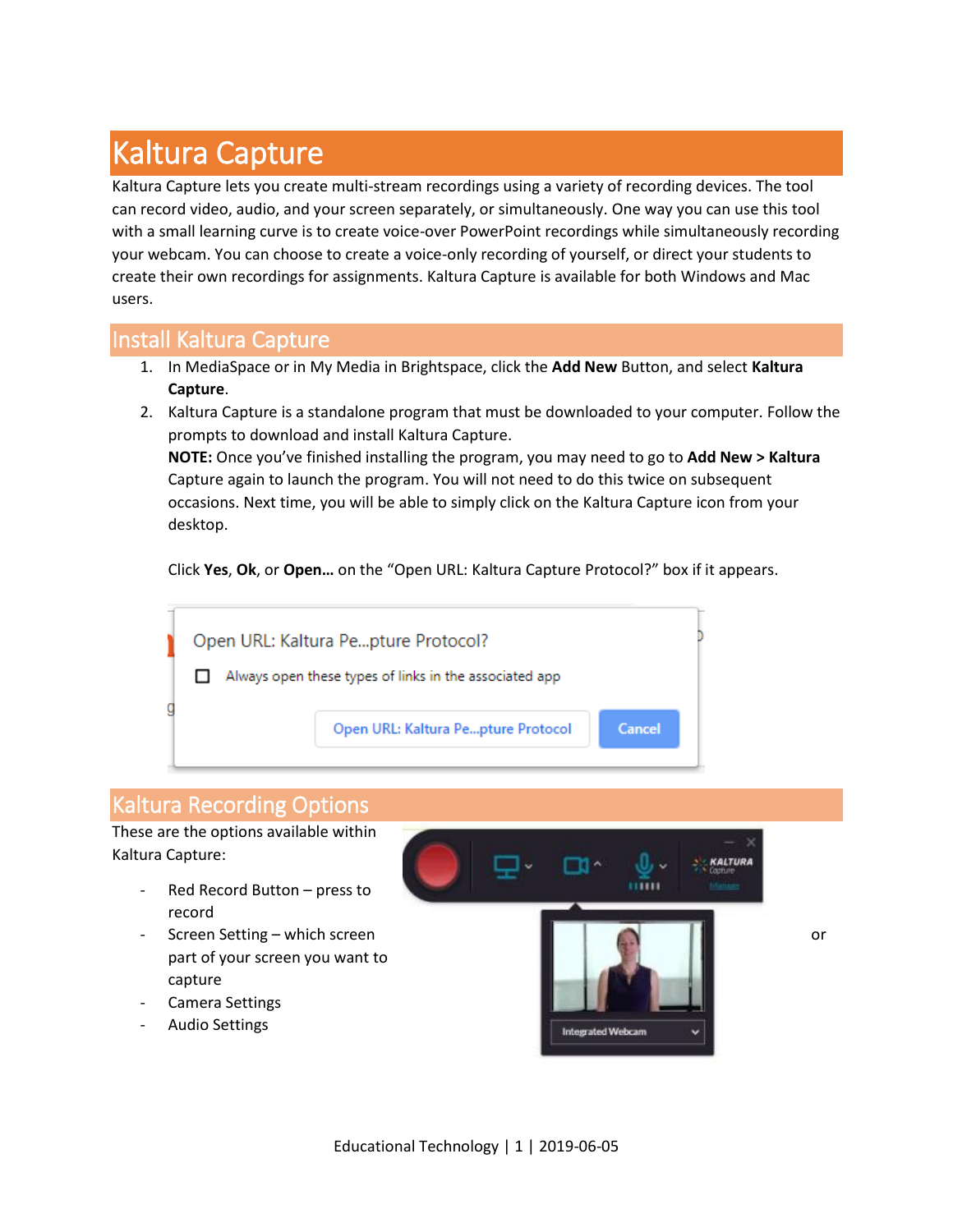## Create a Recording

1. Select which recording options you want: screen, camera, mic, or a combination. You can disable inputs by clicking on them. Disabled inputs will have a line through them, and turn grey.



- 2. Click the red button to start recording.
- 3. You will see a 5 second count down and then your recording will start.
- 4. When the recording begins, the duration of your recording is displayed in the recording Menu.

#### The Recording Menu

The recording menu includes:

- Stop recording button (white square). You will be prompted with a confirmation box.
- **Elapsed time**



- **Annotations** – Click on the Pencil icon to open the annotations options. Use the various tools to annotate. When you are through annotation, click the Pencil icon to return to the cursor mode. Annotations are available for Screen recordings only. Annotations are disabled if you are recording solely from your camera.